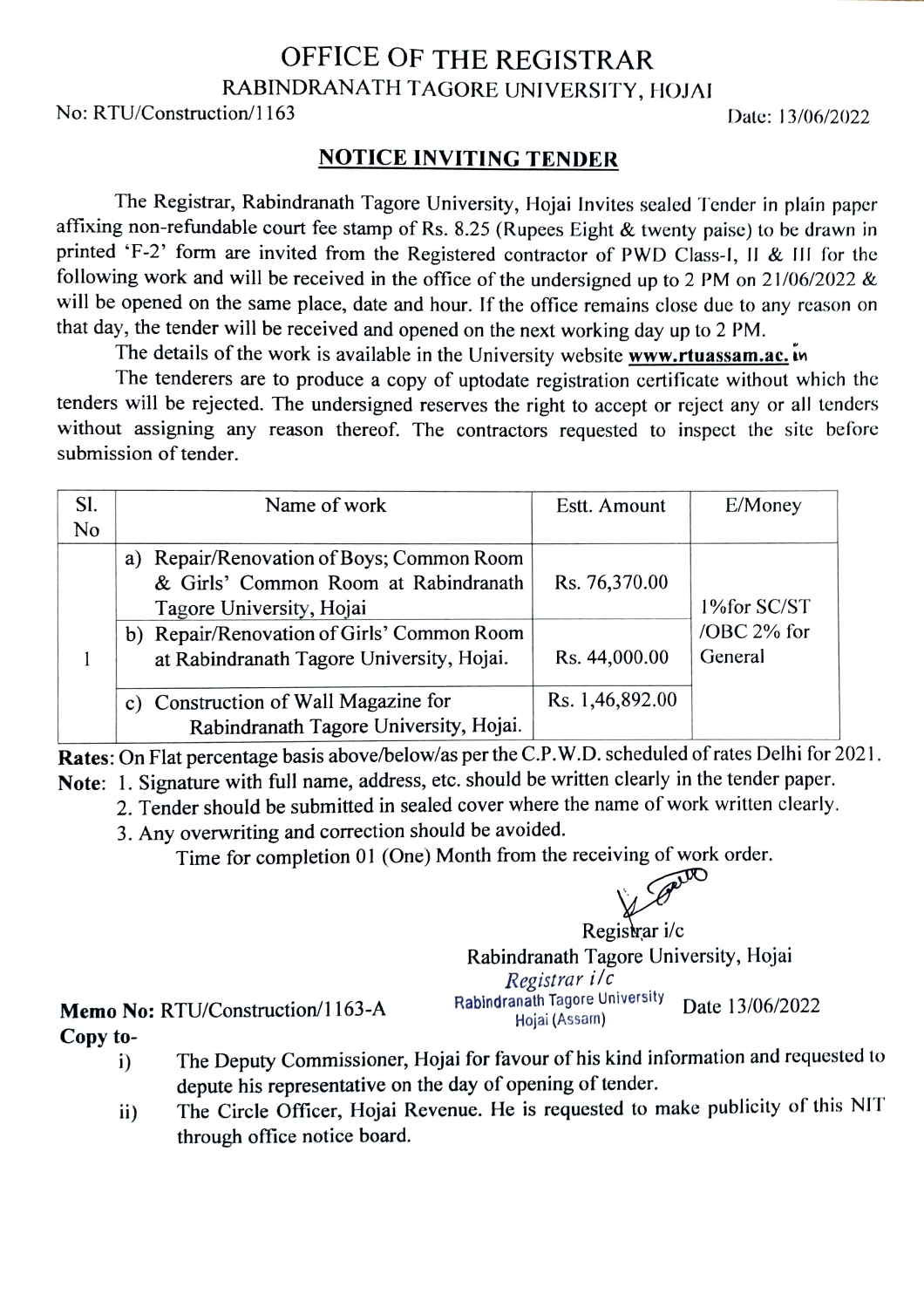- iii) The Executive Engineer, PHE, Hojai. He is requested to make publicity of this NIT through office notice board.
- iv) The Executive Engineer, JCAD (lrri.) Hojai. He is requested to make publicity of this NIT through office notice board.
- The Chairperson, Hojai Municipality Board. She is requested to make publicity of this NIT through office notice board. v)
- vi) The DIPRO, he is requested to make wide publicity of the NIT.

 $\frac{\partial \mathcal{A}}{\partial \mathcal{A}} = \frac{\partial \mathcal{A}}{\partial \mathcal{A}}$  Registrar i/c Rabindranath Tagore University, Hojai